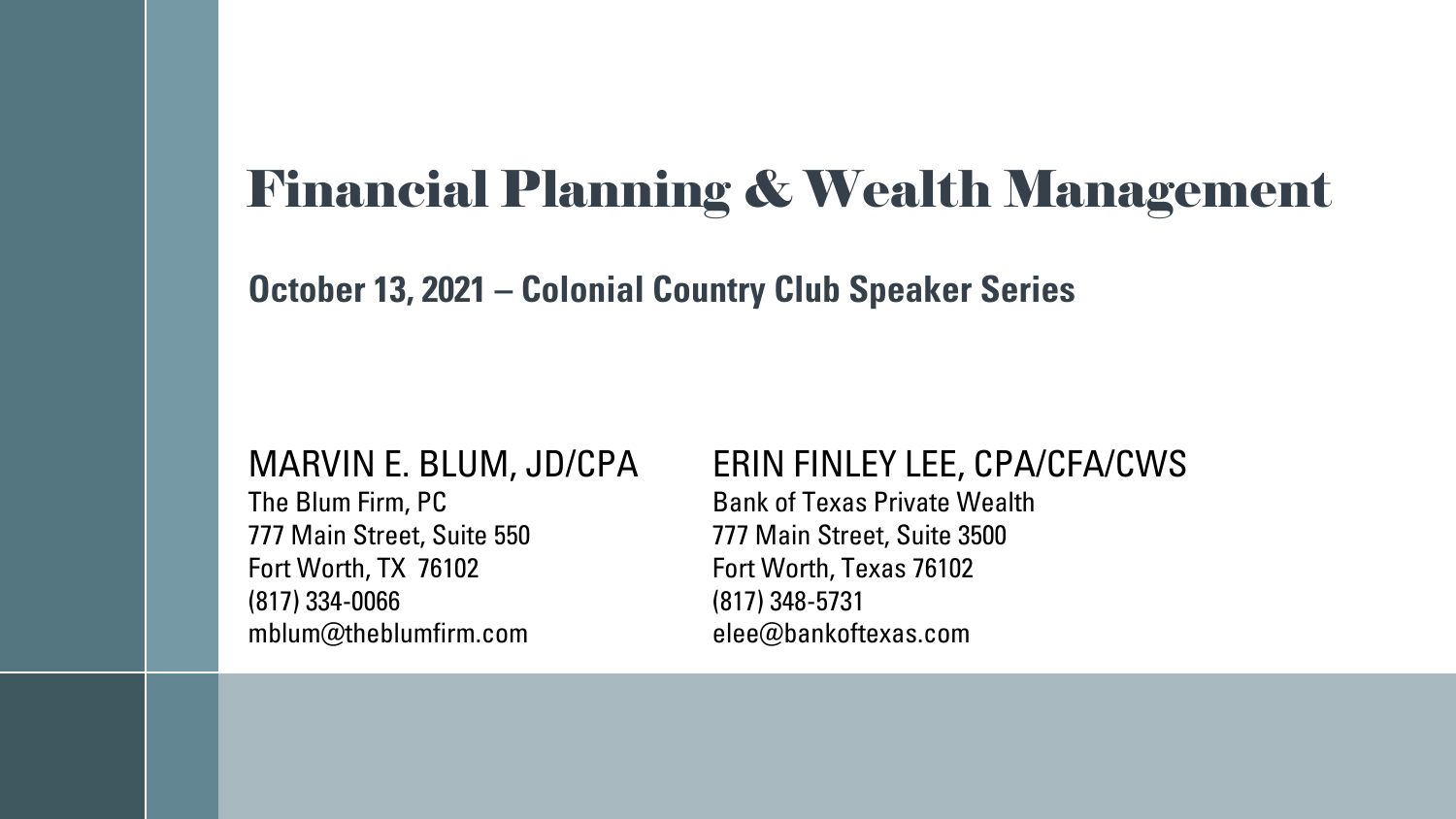

#### MARVIN E. BLUM

THE BLUM FIRM, P.C. 777 Main Street, Suite 550 Fort Worth, Texas 76102 (817) 334 -0066 mblum@theblumfirm.com



#### ERIN FINLEY LEE

BANK OF TEXAS PRIVATE WEALTH 777 Main Street, Suite 3500 Fort Worth, Texas 76102 (817) 348 -5731 elee@bankoftexas.com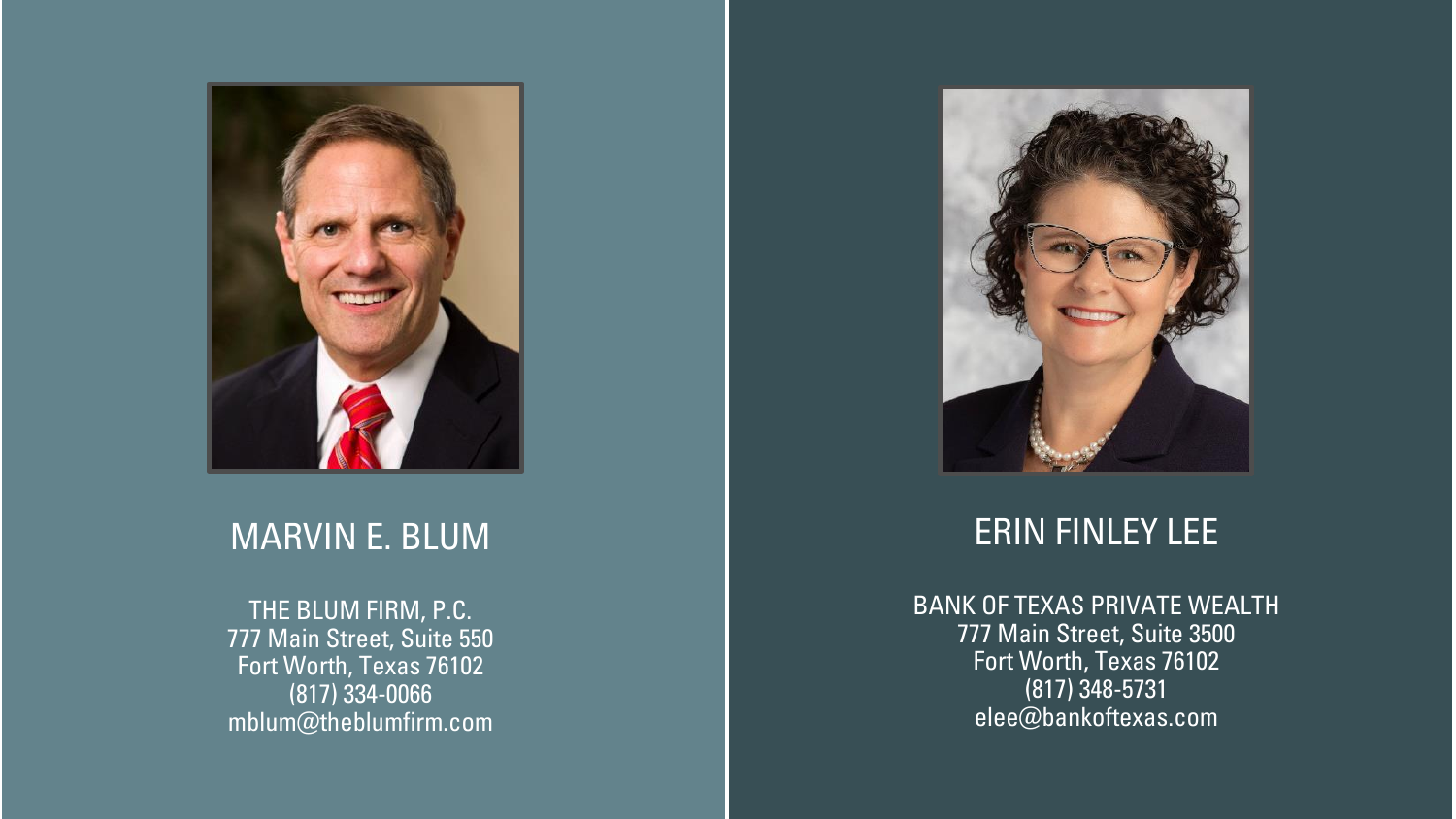# Wealth Management Considerations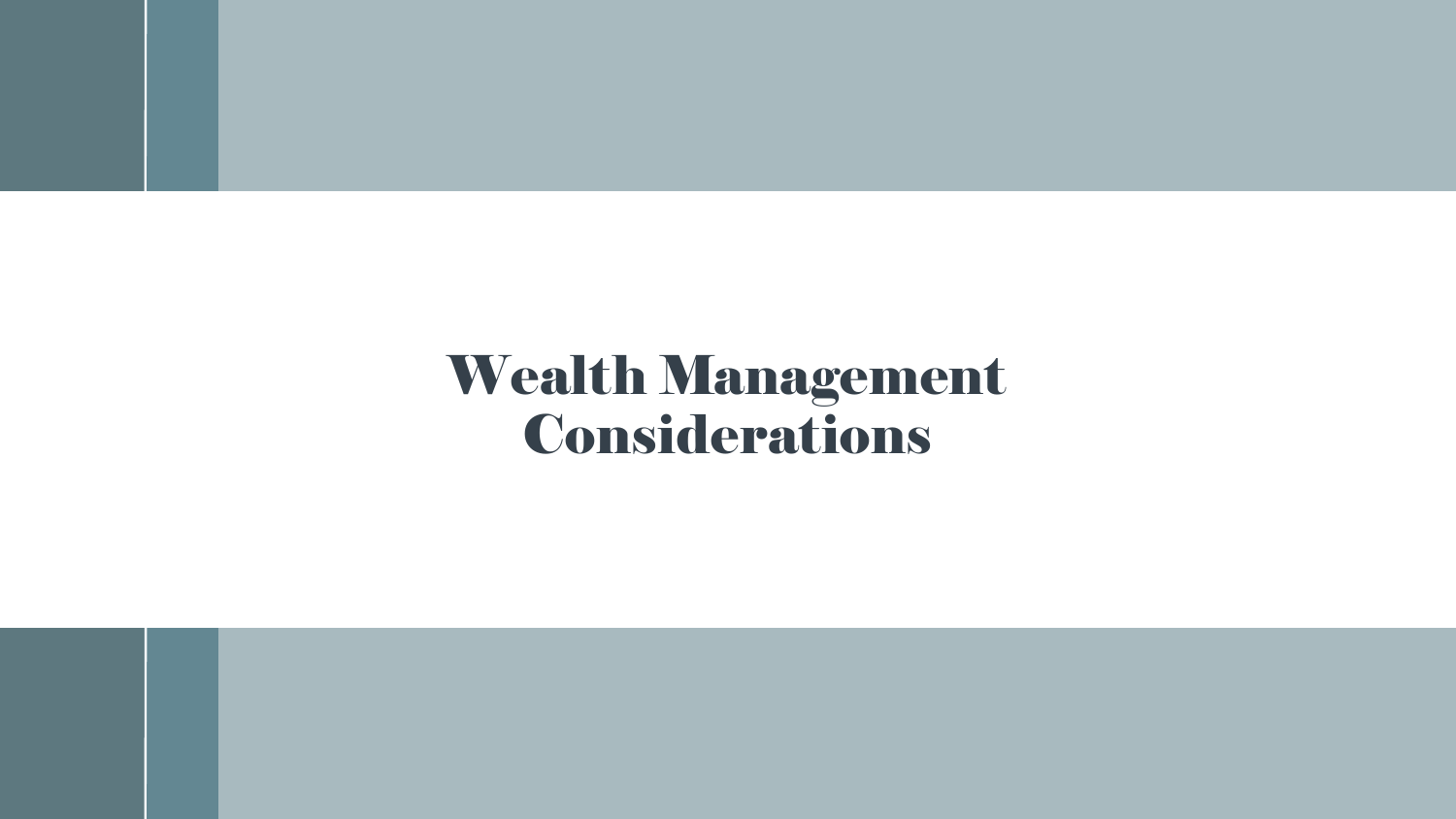#### Wealth Management Considerations

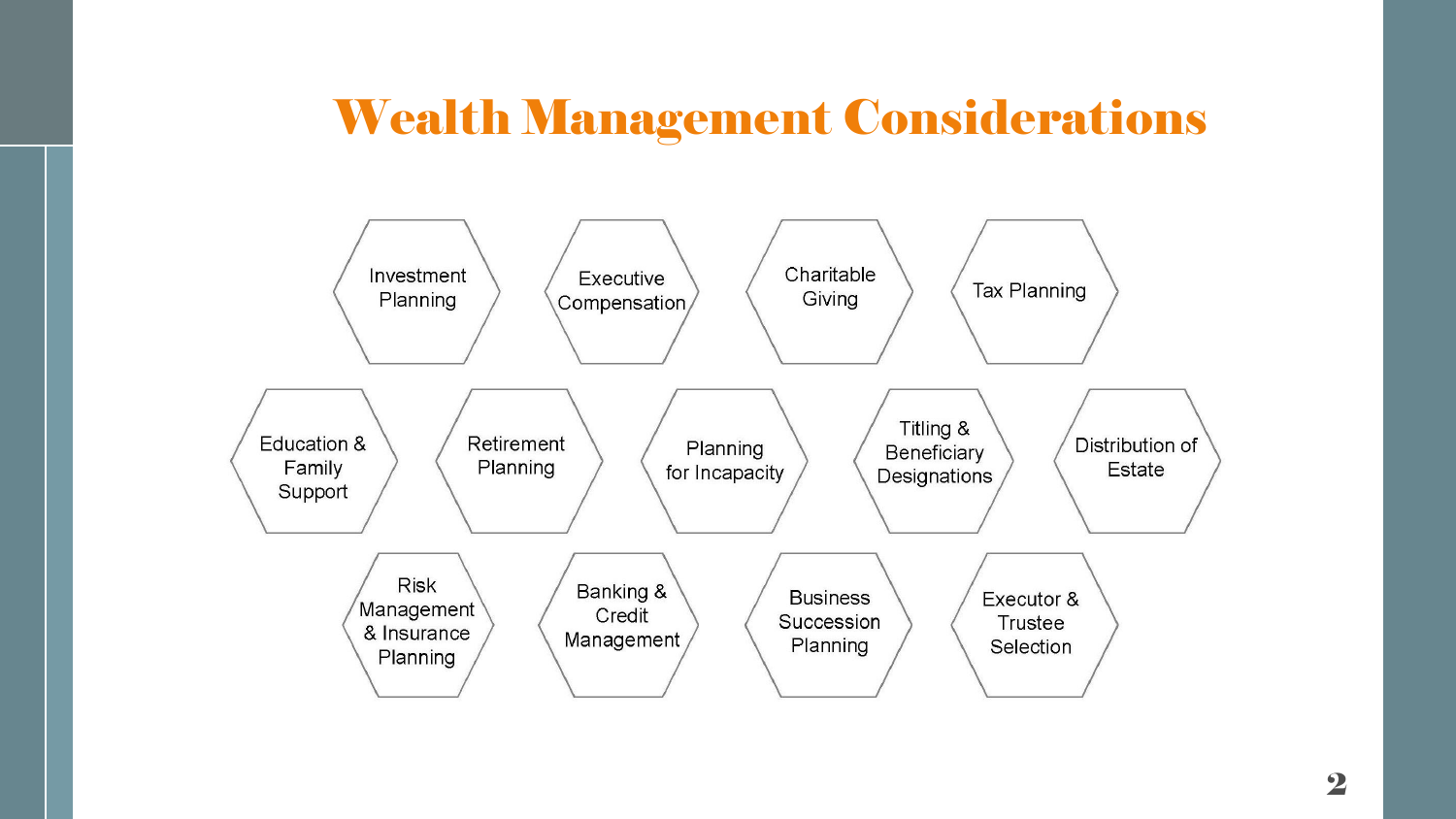# Estate Planning Checkup: 10 Questions to Ask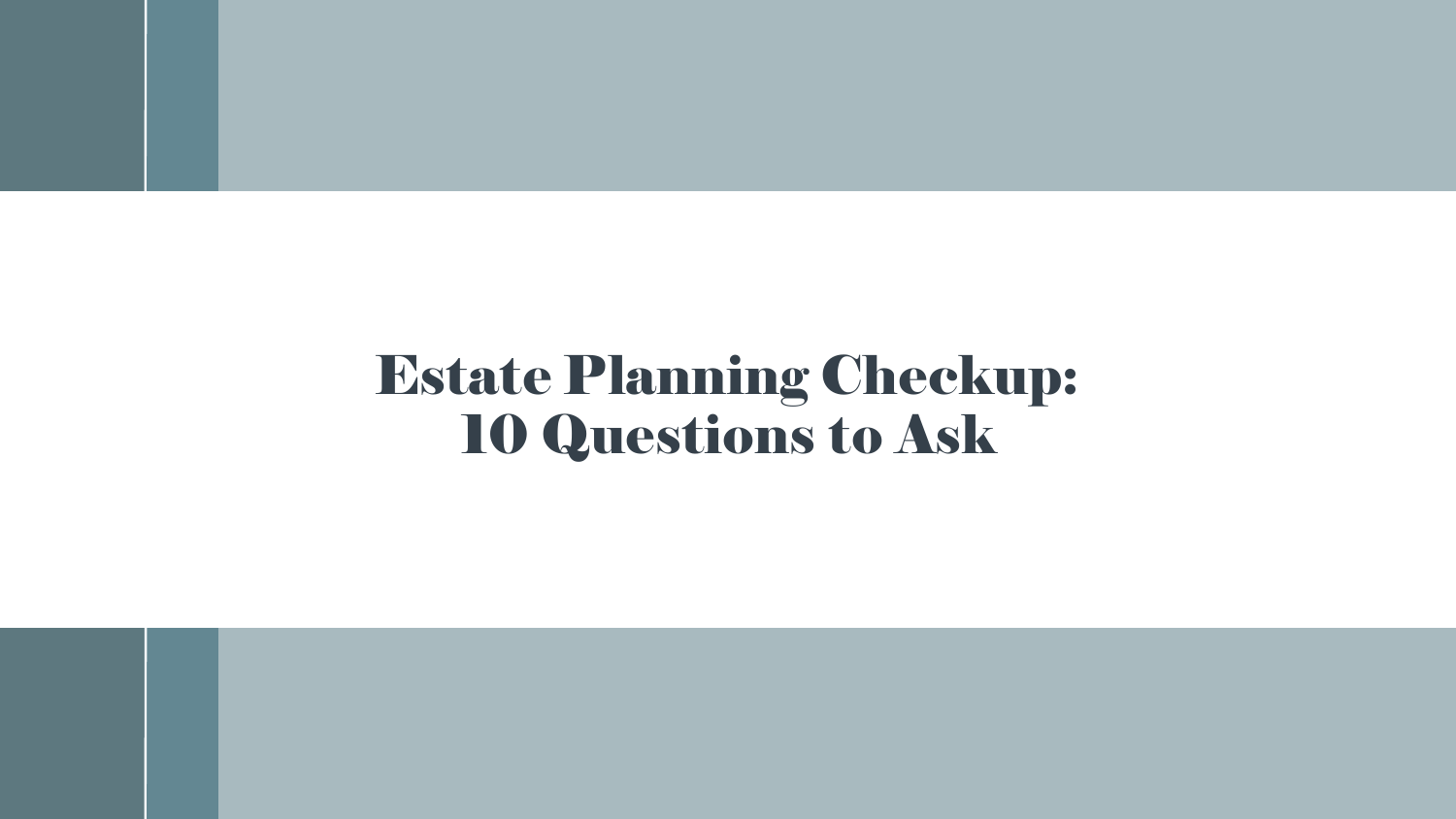#### 1. Do you own anything in your name (other than retirement accounts)?

If assets are titled in your name, it generally reveals two things, most likely, the assets are exposed to the claims of creditors. And, if the estate is above the exemption, the assets will likely be exposed to a 40% estate tax.

Step 1 – Examine each asset to determine if it is "safe" or "risky." Risky assets (such as real estate or oil and gas) can give rise to claims. Put an entity wrapper such as a limited partnership (LP) or limited liability company (LLC) around each risky asset, so creditors can only reach the one risky asset and can't reach other assets outside the entity wrapper.

Step 2 – Protect all assets from being exposed to personal creditors (such as a tort creditor) by transferring safe assets and the risky asset entities to a Family Limited Partnership (FLP).

Step 3 – Transfer the FLP interests to an irrevocable trust for another layer of asset protection and to remove assets from the taxable estate.

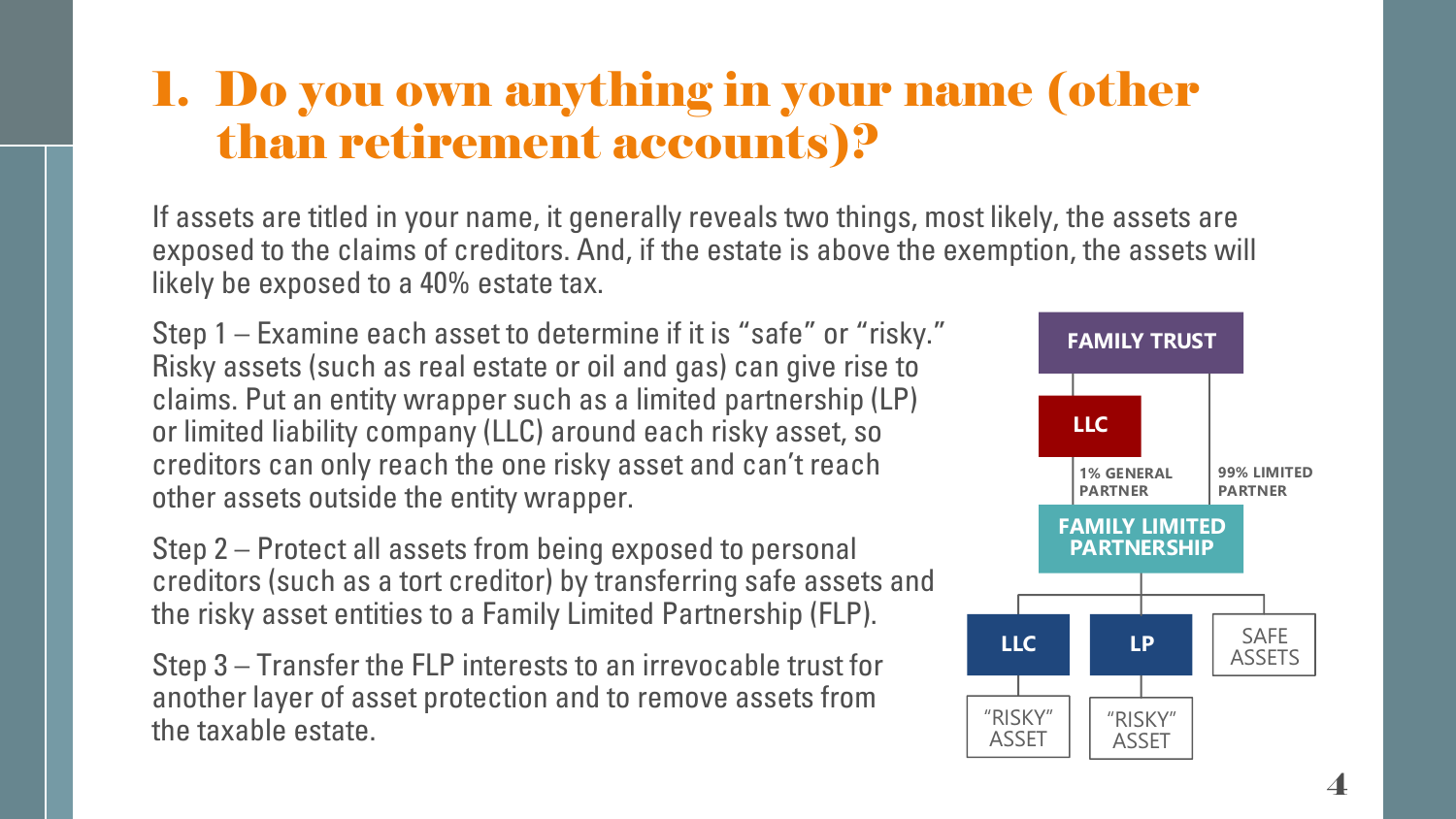#### 2. After you're gone, will your retirement assets be protected?

Naming children as outright beneficiaries of a retirement account may not be ensuring the best protection of the benefits.

Naming a trust as beneficiary instead places the funds out of reach of creditors of the trust's beneficiaries and makes the trust assets unreachable in the event of divorce. Also, any retirement funds remaining in the trust when the beneficiary dies may not be subject to estate taxes.

Normally when a trust is named as the beneficiary of an IRA, the payout is subject to a 5-year rule which requires the balance of the IRA be distributed (and taxed) to the trust beneficiaries within 5 years of the death of the IRA owner.

A special trust called an Accumulation Trust could be named as beneficiary to gain the asset protection qualities inherent to trusts and also "stretch out" the payout period. With an Accumulation Trust, IRA amounts must be paid out from the IRA to the Accumulation Trust within 10 years. The funds can then be held in the Accumulation Trust and dribbled out to the beneficiary as needed.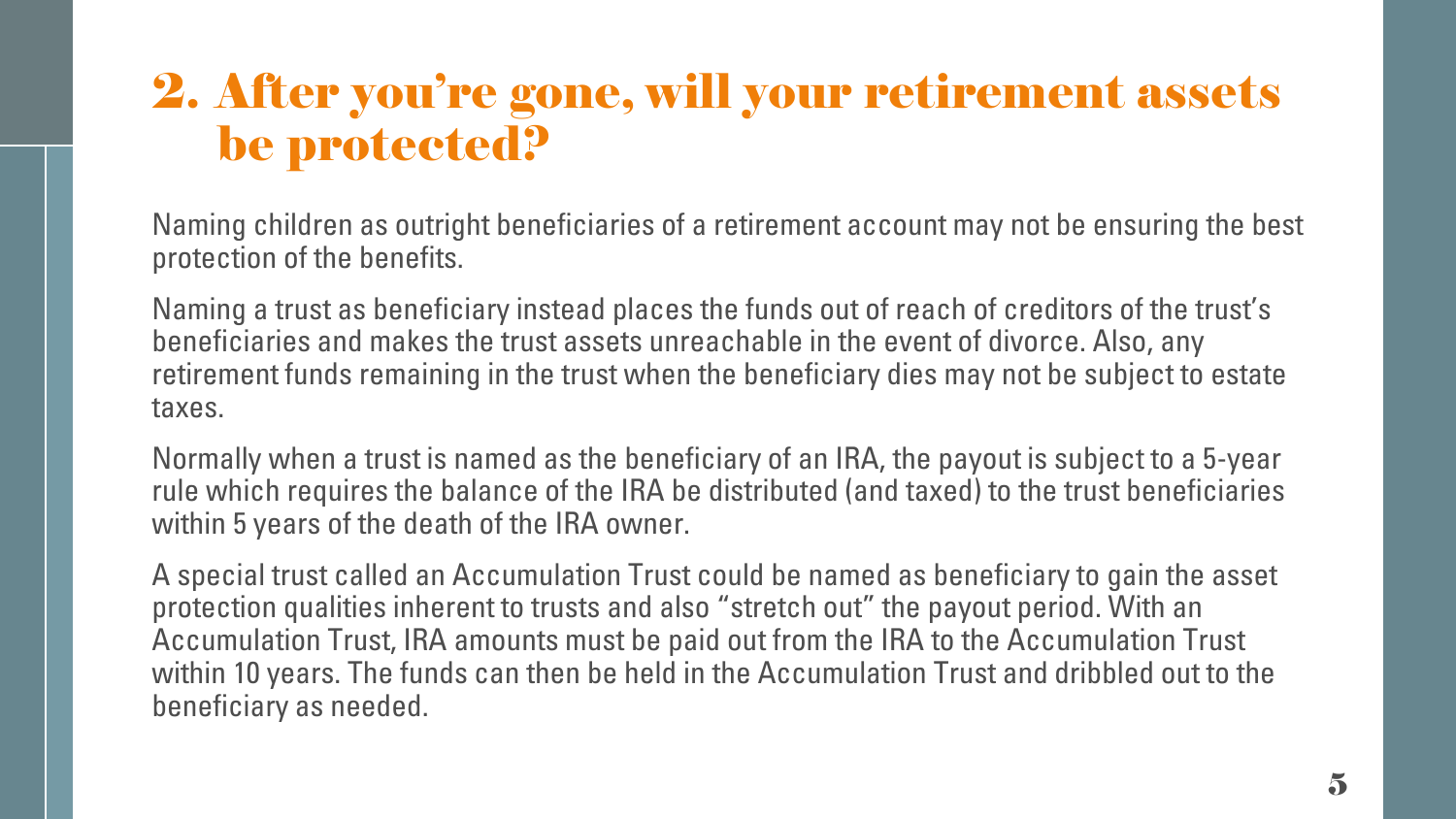#### 3. If you died right now, would your children's inheritance potentially become divisible upon a divorce?

Any asset owned outright by either spouse is "marital property." All marital property is presumed to be community property. The burden of proof is on the party claiming an asset is separate property. Income from separate property is community property.

On the other hand, none of the assets that are owned by a properly structured irrevocable trust is marital property. Being "non-marital property" is even more protected than being "separate property." Non-marital property does not generate community property income and is not divisible upon divorce.

I recommend leaving the inheritance to dynasty trusts for the benefit of children and future generations.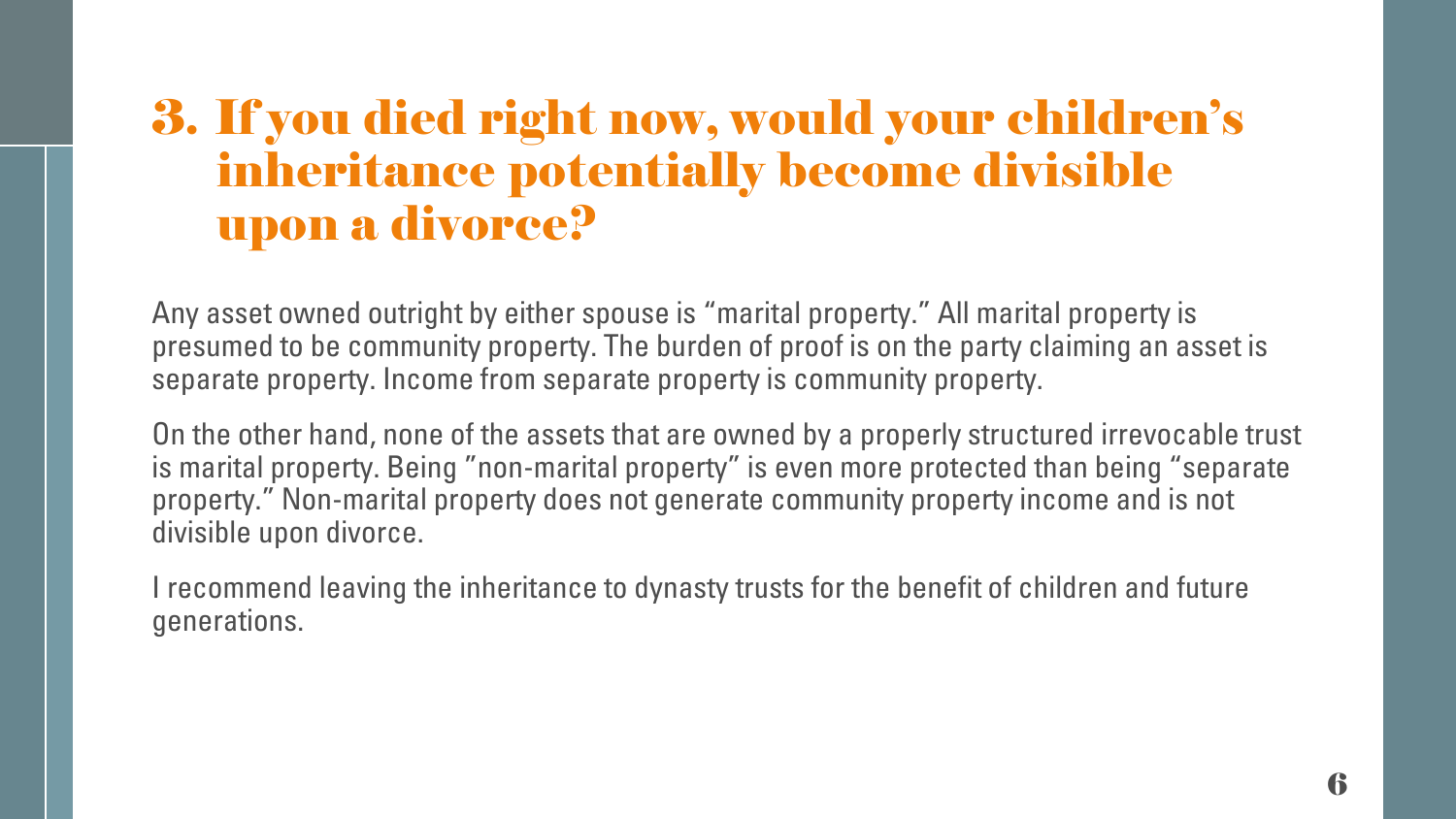#### 4. Have you taken advantage of the doubled estate tax exemption?

We have a limited window of opportunity to take advantage of the doubled estate tax exemption before it sunsets in half. Proposed legislation moves up the sunset date from December 31, 2025, to December 31, 2021 (2 months from now!). To lock in the benefit of the entire doubled exemption, a couple has to transfer \$23.4 million out of their estate.

The most popular way for married couples to use each spouse's gift/estate tax exemption is for each spouse to create a trust for the benefit of the other because doing so preserves the resources for the spouses' benefit.

This type of trust is often referred to as a Spousal Lifetime Access Trust (SLAT).

The two SLATs must be substantially different to avoid violating the Reciprocal Trust rule.

| <b>Assets Inside Estate</b>                                                       |                                                                           |                                   | <b>Assets Outside Estate</b>                                           |                                                                  |
|-----------------------------------------------------------------------------------|---------------------------------------------------------------------------|-----------------------------------|------------------------------------------------------------------------|------------------------------------------------------------------|
| <b>PERSONAL</b><br><b>ASSETS</b><br>(HOUSEHOLD ITEMS,<br><b>BANK ACCTS, ETC.)</b> | <b>RETIREMENT</b><br><b>ASSETS</b><br>(PROTECTED FROM<br><b>CREDITORS</b> | $\cup$<br>z<br>ш<br>ய<br>$\times$ | <b>SLAT FOR</b><br><b>HUSBAND</b><br>(HOLDS \$11,700,000<br>OF ASSETS) | <b>SLAT FOR WIFE</b><br>(HOLDS \$11,700,000<br><b>OF ASSETS)</b> |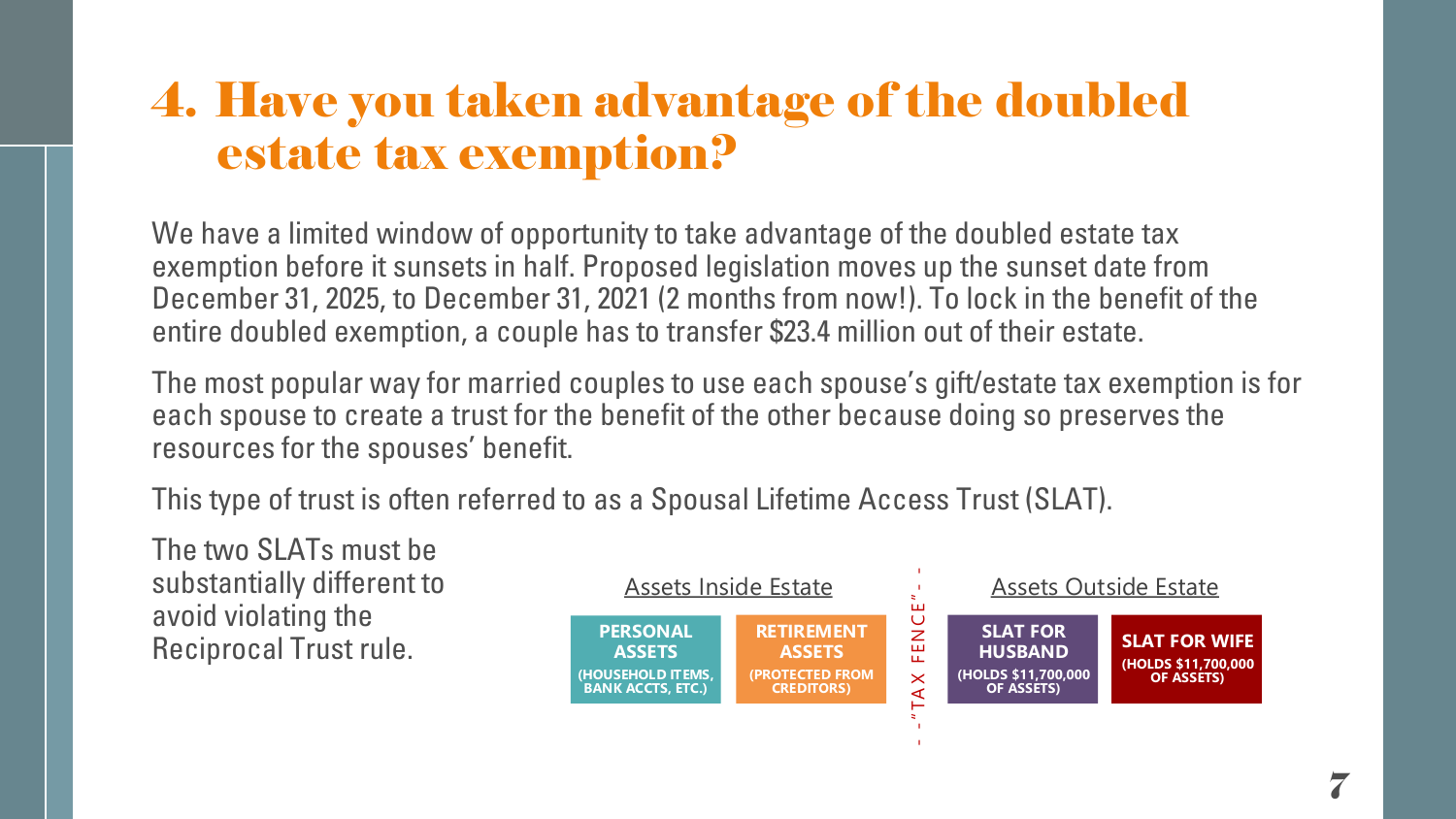## 5. Can you have your cake and eat it too?

How can you get assets out of your estate but still have access and control?

If your goal is to transfer appreciating assets out of your estate while continuing to retain access to the trust assets and control of trust investments, consider a 678 Trust. Essentially, a 678 Trust allows a beneficiary to be treated as the owner of the trust for income tax purposes, provided it is properly drafted.

With a 678 Trust, you can access to the trust's funds for health, education, maintenance, and support purposes and can serve as trustee of the trust. Moreover, upon your death, the trust

assets will not be subject to estate taxes. Assets owned by the trust are also not subject to the claims of your creditors.

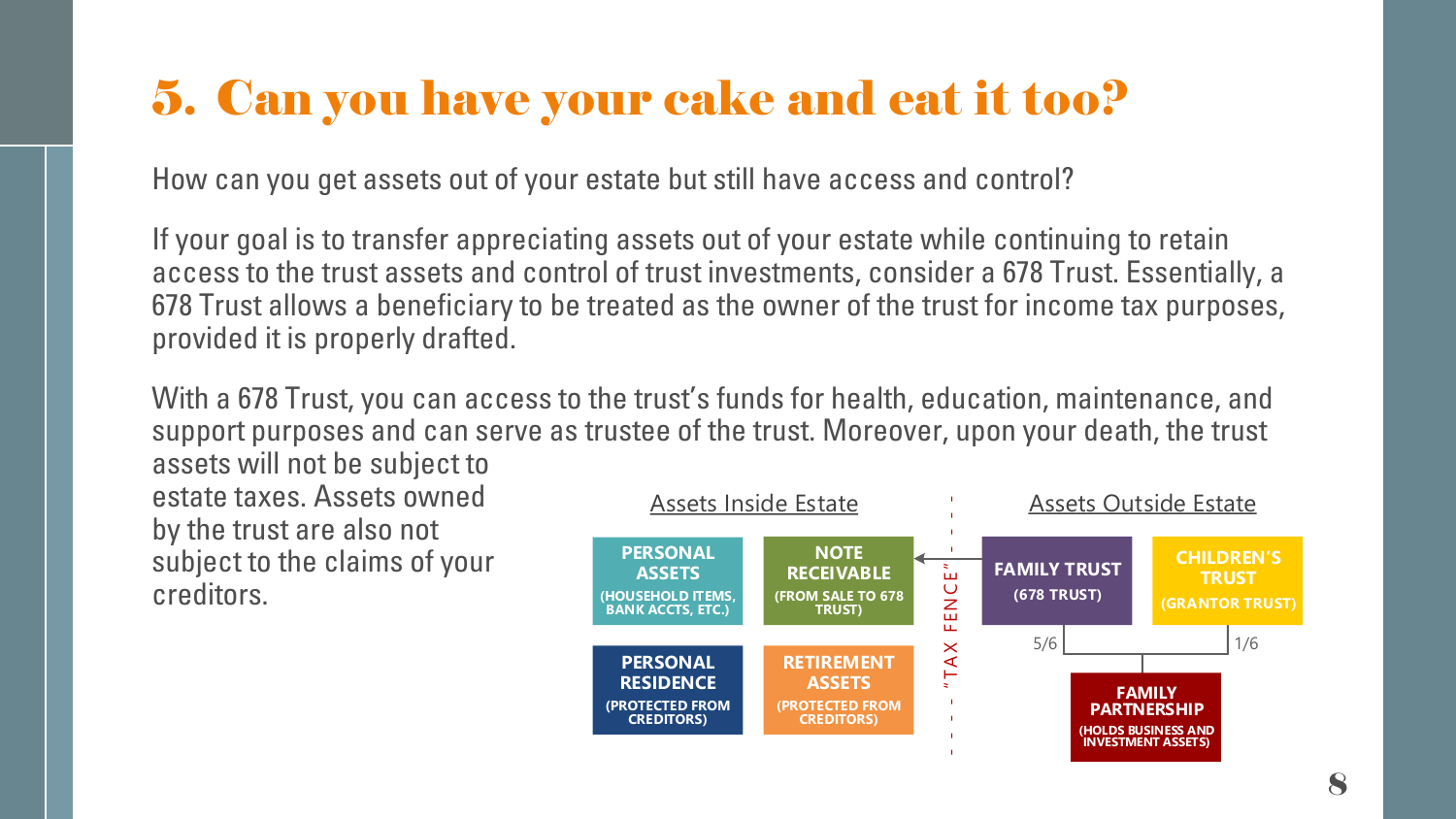## 6. Do you have any low basis assets?

If you have appreciated assets, you may need some "upstream" planning.

If you have low-basis assets and a parent has unneeded exemption, you could gift the assets to the parent outright or, even better, to a trust for the parent and give the parent a General Power of Appointment over the assets. (Note that the gift eats into your exemption.)

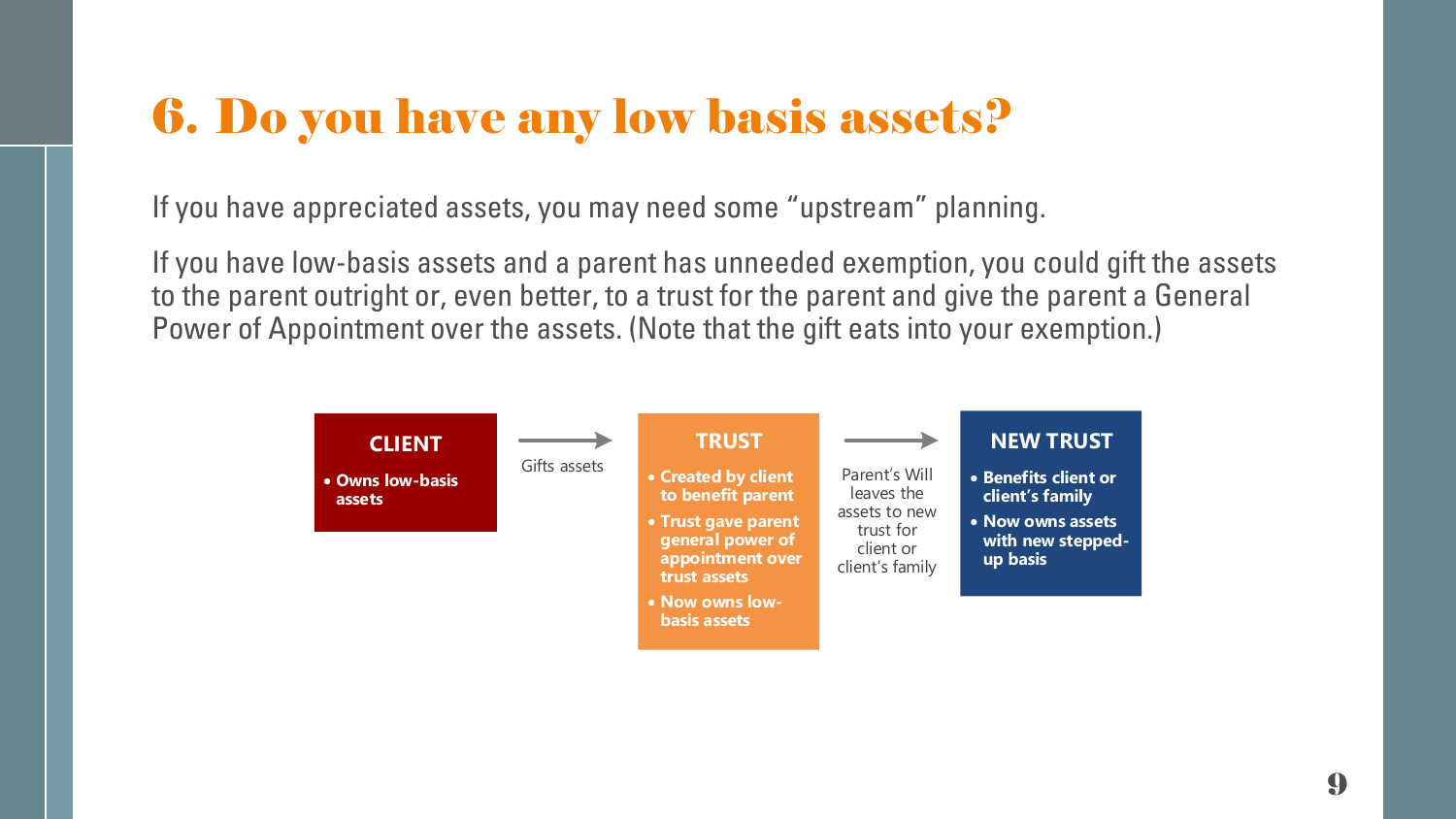# 7. Do you love your grandkids equally?

With a traditional per stirpes inheritance, grandchildren with more siblings will receive less than grandchildren with fewer siblings.

Assume Generation 1 has a son with 2 children, a daughter with 4 children, and a \$12 million estate. After Generation 1 dies, the son and daughter each receive \$6 million. However, after the son and daughter (Generation 2) dies, the son's children each receive \$3 million while the daughter's children each receive \$1.5 million.

To lessen this blow on the cousins, consider taking out a life insurance policy that goes to all the grandchildren per capita. The rest of the estate plan remains intact. This creates new assets to use for gifting to Generation 3 without disrupting Generation 2's inheritance.

\$3M \$3M \$1.5M \$1.5M \$1.5M \$1.5M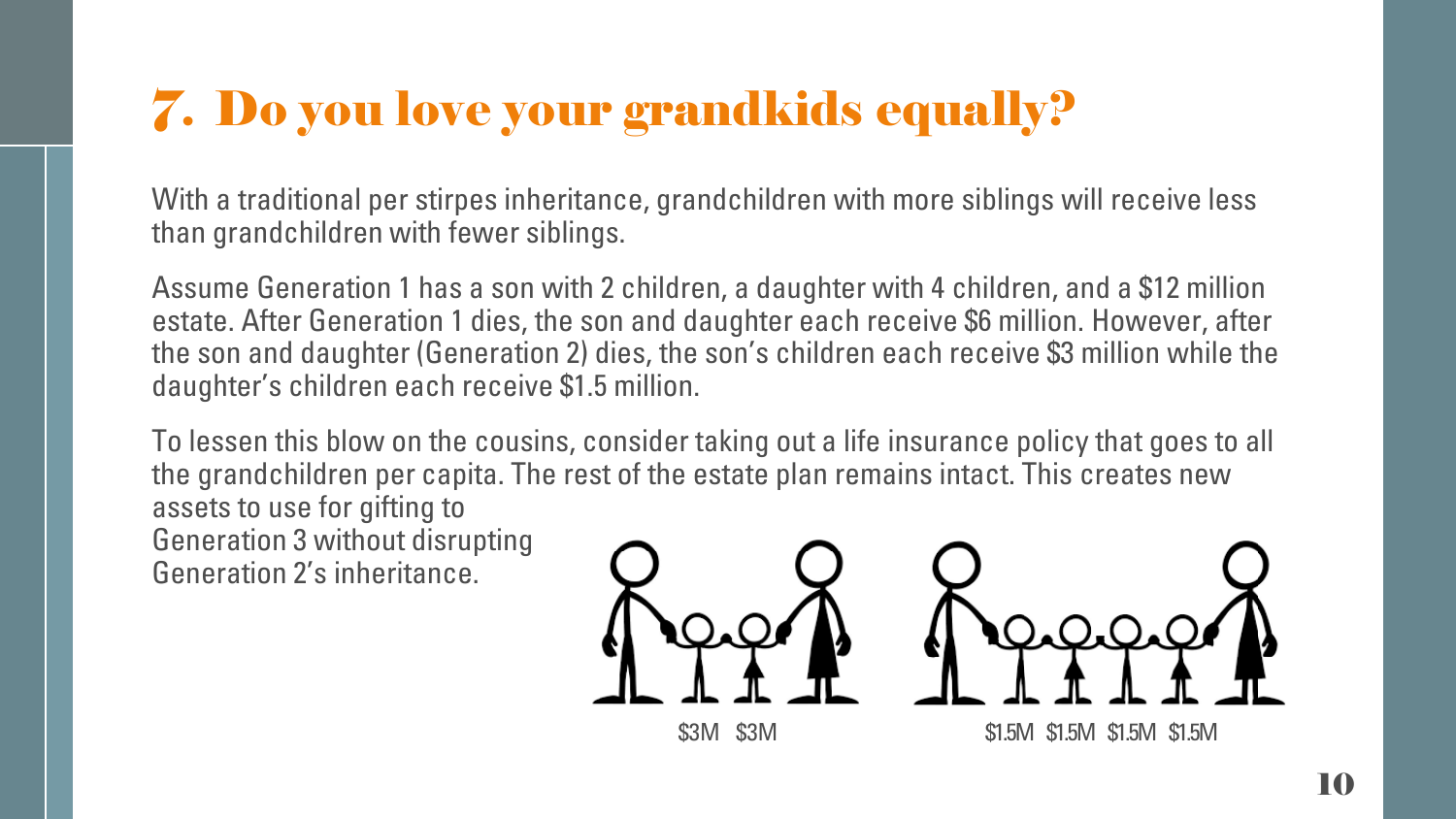## 8. Do you have a "Red File"?

People in seemingly excellent health can go quickly and unexpectedly. Imagine you died suddenly or become incapacitated. Do those closest to you have all the information they will need?

Create a "Red File" for what estate planning documents don't cover.

- Section 1: Centralized File of Personal Information: Passwords, contacts, listing of assets you own, location of assets and documents.
- Section 2: Business Continuity Plan: Your will says who will own the business, but not who will manage it. Give your family management succession guidance to facilitate the transition for the day WHEN (not IF) you are gone.
- Section 3: Plan for Incapacity: Who will provide care, will they be compensated, where will you live, favorite TV shows, movies, colors, foods (don't make your caregiver guess).
- Section 4: Legacy Plan: A Red File is the ideal place to document the "heart" side of your estate plan. Provide information on ancestors, obstacles they overcame, meaningful memories, lessons learned, values, and goals for the family.

Download our Red File Checklist here: https://theblumfirm.com/2021/Red-File-Checklist.pdf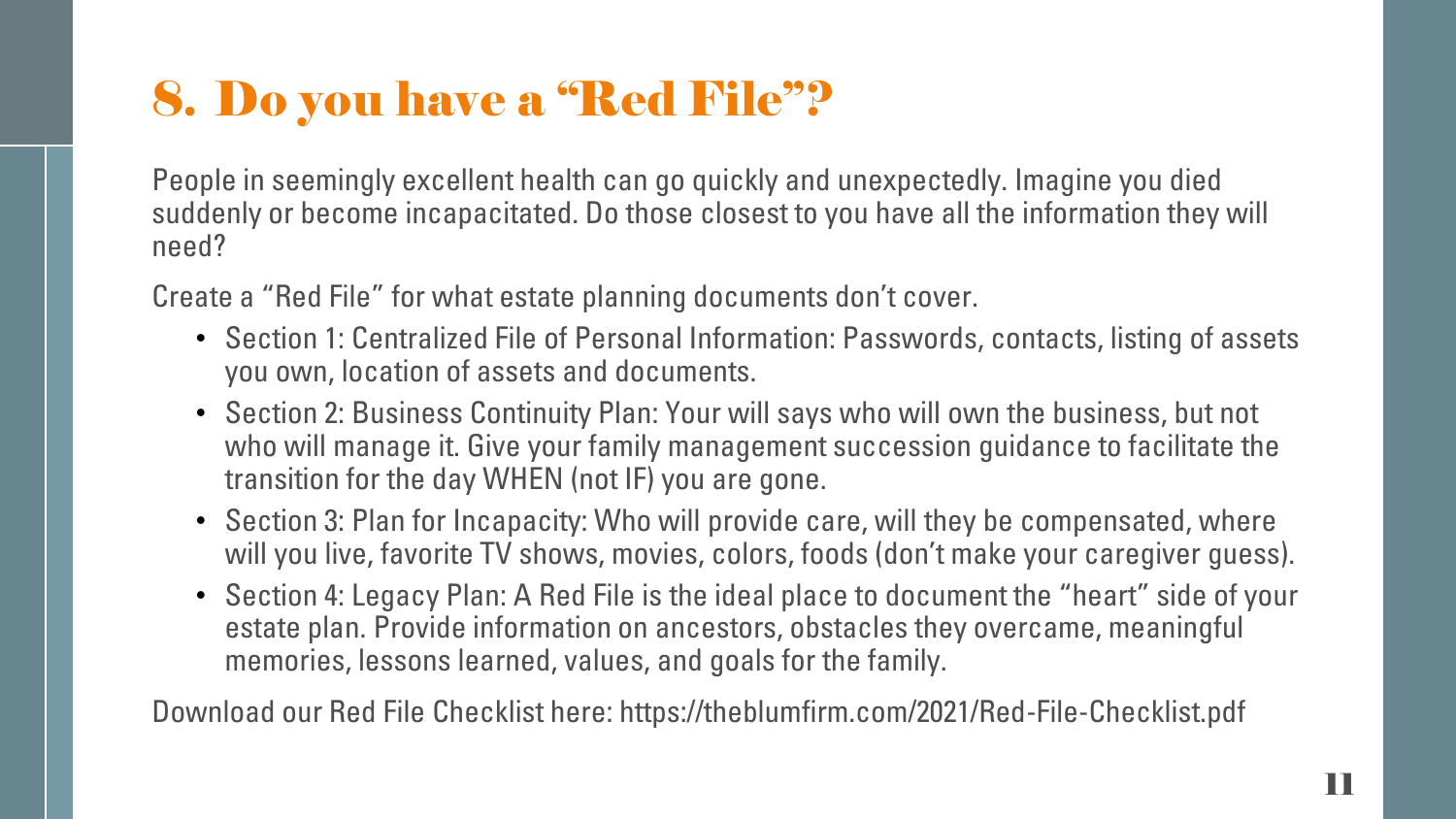## 9. Do you have a business succession plan in place?

Why is business succession planning such a hot topic? As baby boomers age, many of us seem to think we're going to live forever and have done no business succession planning.

Before you can start developing a plan, the founder needs to decide if the business will be passed down in the family or sold. There are 3 primary choices in the toolbox when thinking about succession planning:

- Transfer the business to a family member/family members.
- Sell the business to people within the business.
- Sell the business to an outside party.

To start the process, form a planning team (CPA, attorney, financial advisors) and bring all the key stakeholders to the table to develop a plan and implement the succession process.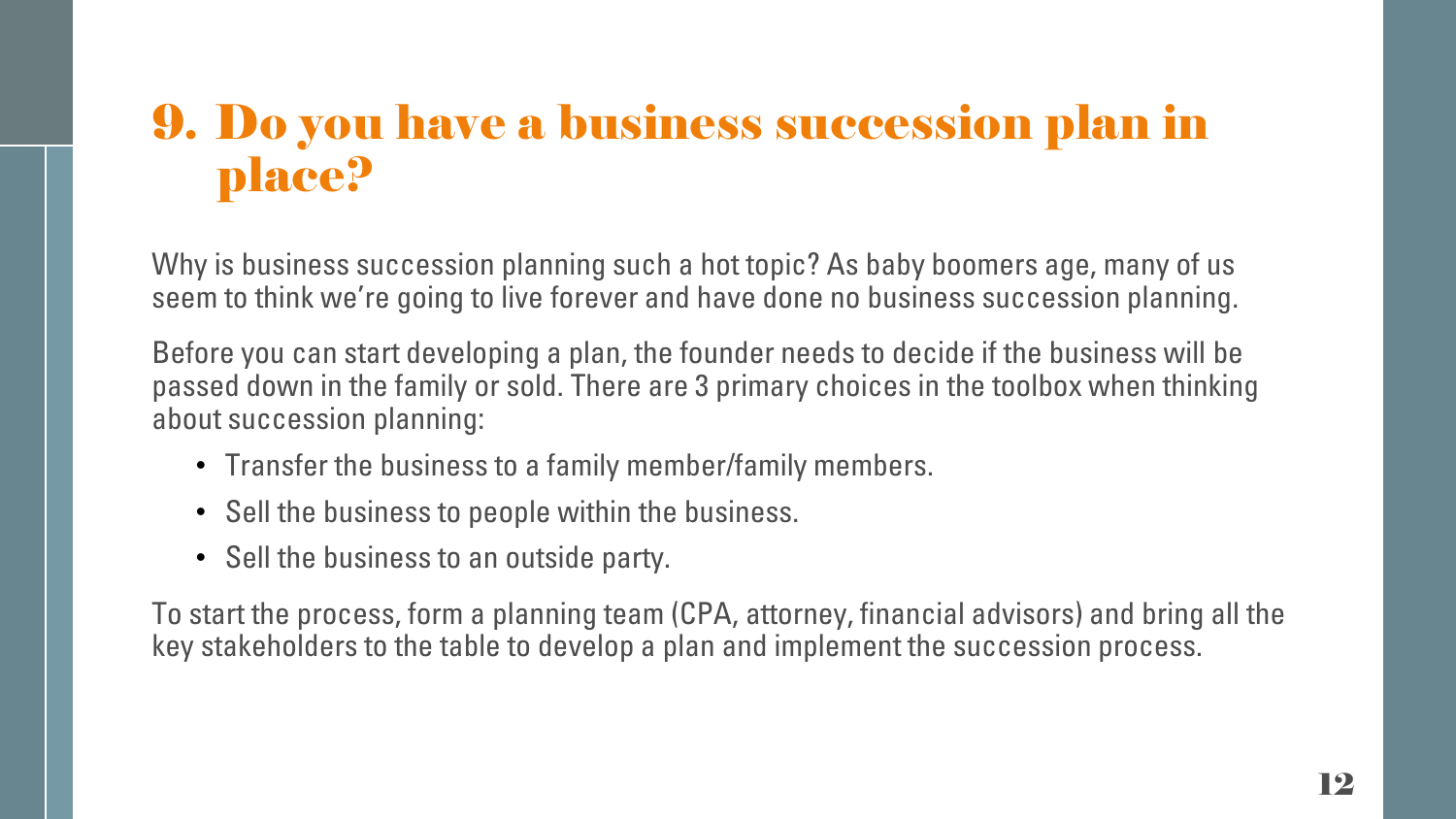## 10. Are you worried an inheritance will ruin your children?

We have all witnessed the disaster when an inheritance passes into unprepared hands. Families who succeed engage in best practices like family meetings and family education, all aimed at preparing heirs to be responsible inheritors. A FAST (Family Advancement Sustainability Trust) equips your family to remain healthy and connected through the generations.

#### In a nutshell, the FAST does two things:

- 1) It is funded with assets that will be used to pay for family enrichment and family education activities such as family retreats, family travel, and preserving the family's heritage, as well as maintaining legacy real estate assets the family wants to pass down to future generations; and
- 2) The FAST appoints trustees/committees who are paid to do the legwork in planning these activities and making sure they happen.

The end result is a gift to your family of a meaningful and lasting legacy.

A FAST is an add-on to a traditional estate plan, often funded with life insurance.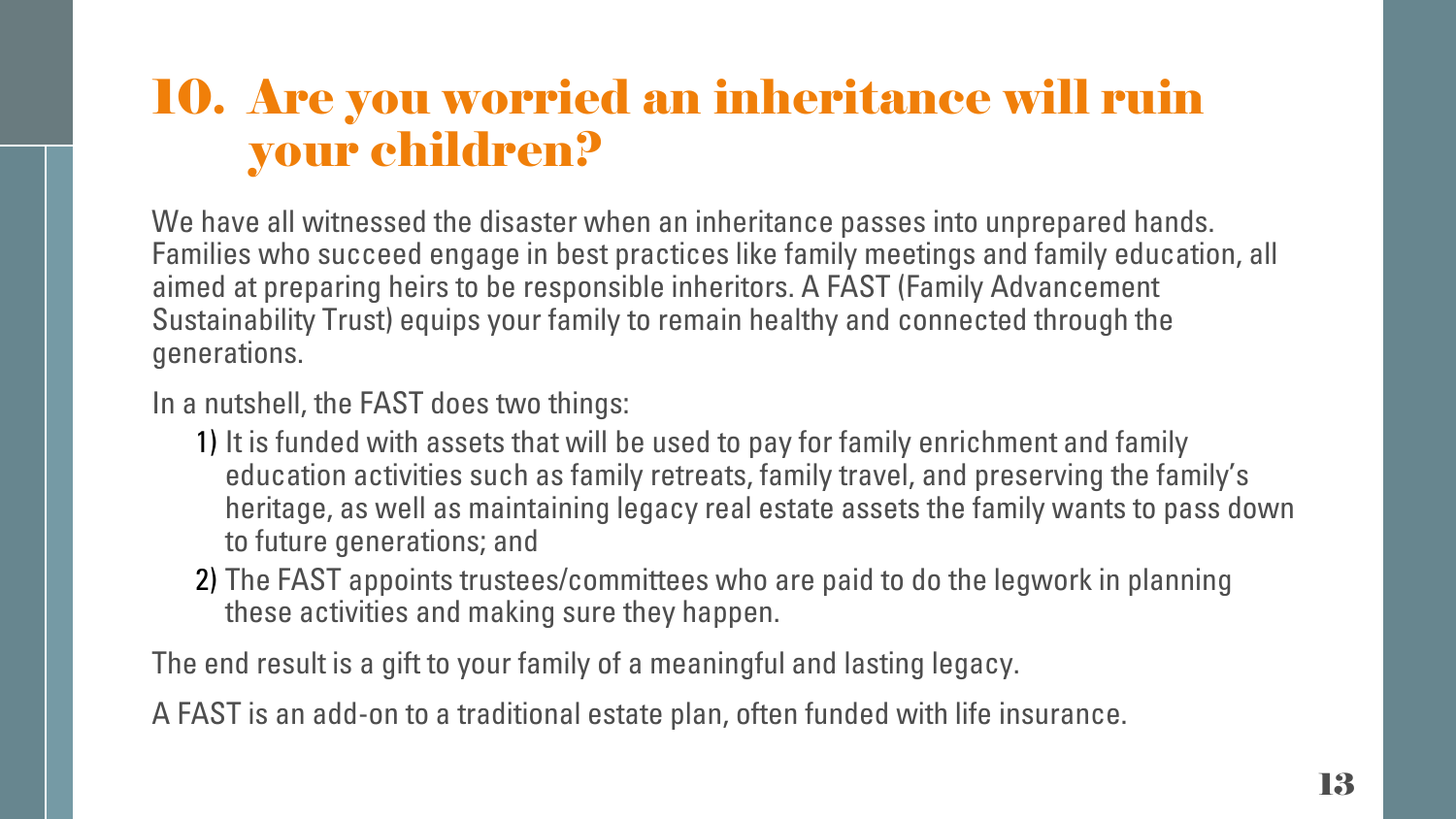#### Bonus: Pending Tax Laws—What's the Latest?

- 1) Accelerates the sunset of the lifetime gift and estate tax exemption back to \$5 million adjusted for inflation to now be effective December 31, 2021, rather than December 31, 2025. For 2022, estimated to be \$6,020,000.
- 2) Valuation discounts no longer available when transferring entities holding "nonbusiness assets" (passive assets not used in the active conduct of a trade or business), effective for transfers made after the date of enactment.
- 3) Grantor trust assets now includible in grantor's estate, applicable to trusts created on or after the date of enactment AND to any portion of a trust created before the date of enactment which is attributable to a contribution made on or after the date of enactment.
- 4) Sales to grantor trusts no longer ignored for income tax purposes and therefore subject to tax on the gain, whether it's a sale to an old grantor trust or a new grantor trust, effective the date of enactment.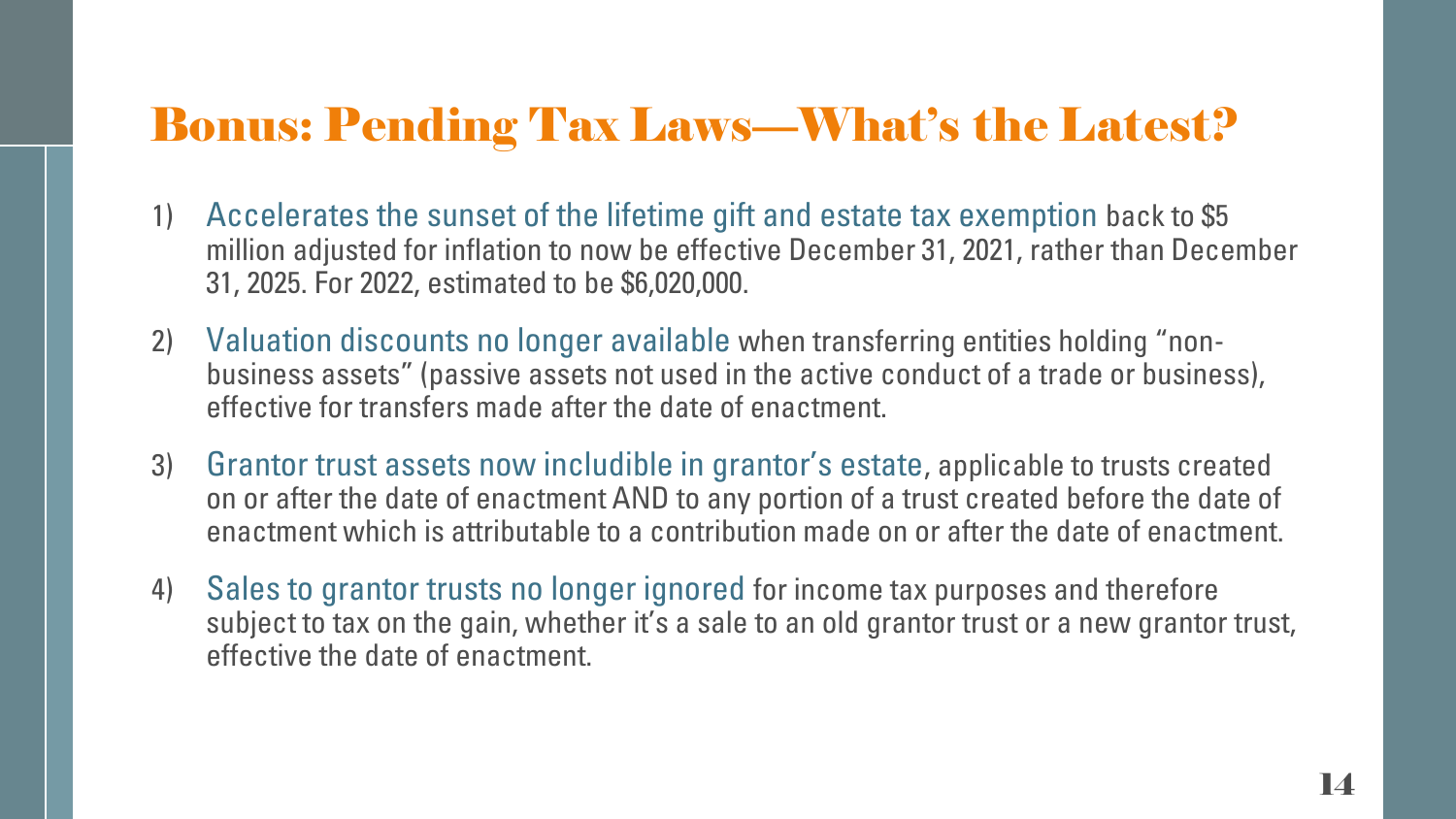- 5) Increases top income tax rate from 37% to 39.6%, effective for 2022 tax year, and lowers threshold for highest bracket to \$450,000 for joint filers, \$400,000 for single, \$425,000 for head of household, \$12,500 for trust or estate. (Current threshold for top bracket is \$628,300 for joint filers and \$523,600 for single.)
- 6) Increases highest long term capital gains tax rate from 20% to 25%, for gains realized after Sept 13, 2021. Also aligns income threshold to highest new ordinary income tax bracket (\$450,000 for joint filers, \$400,000 for single, \$425,000 for head of household, \$12,500 for trust or estate). For 2021, current income bracket applies.
- 7) Expands reach of the 3.8% Net Investment Income tax to include income from active trade or business if taxable income is over \$500,000 for joint filing, \$400,000 for single, and for all trusts and estates, effective for 2022 tax year.
- 8) New 3% surtax on modified adjusted gross income above \$5 million for joint filers AND for single, above \$100,000 for trusts and estates (excluding charitable trusts), effective for 2022 tax year.
- 9) Caps maximum allowable Section 199A 20% pass-through deduction at \$500,000 for joint filers, \$400,000 for single, \$10,000 for trusts and estates, effective for 2022 tax year.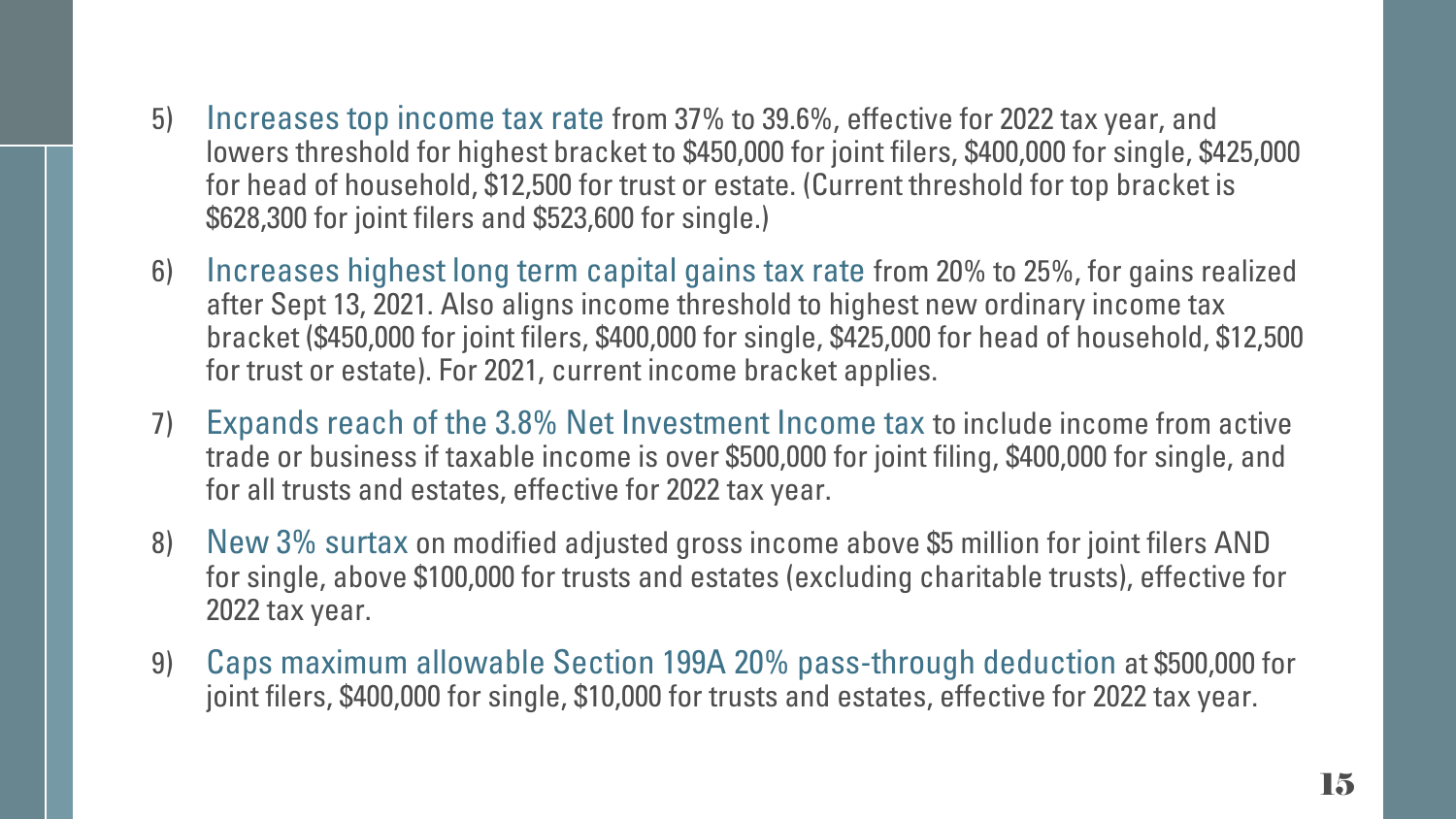10) Modifies carried interest rules to increase holding period from 3 years to 5 years to be taxed as capital gain, effective for 2022 tax year.

EXCEPTION: If adjusted gross income is less than \$400,000, still get 3-year period. EXCEPTION: Real property trades or businesses still get 3-year period.

11) New graduated corporate tax rate structure, effective for 2022 tax year, of 18% tax rate on first \$400,000 of income, 21% on income \$400,001–\$5 million, 26.5% on income above \$5 million.

EXCEPTION: For corporations with income over \$10 million, the amount of tax determined above is increased by the lesser of (i) 3% of such excess, or (ii) \$287,000.

EXCEPTION: Personal services corporations taxed at flat 26.5% rate.

12) Limits exclusion rate for Qualified Small Business Stock gains for sales on or after September 13, 2021. For taxpayers with AGI over \$400,000 and all trusts and estates, the 75% and 100% exclusion rates no longer available—only the 50% exclusion rate is available.